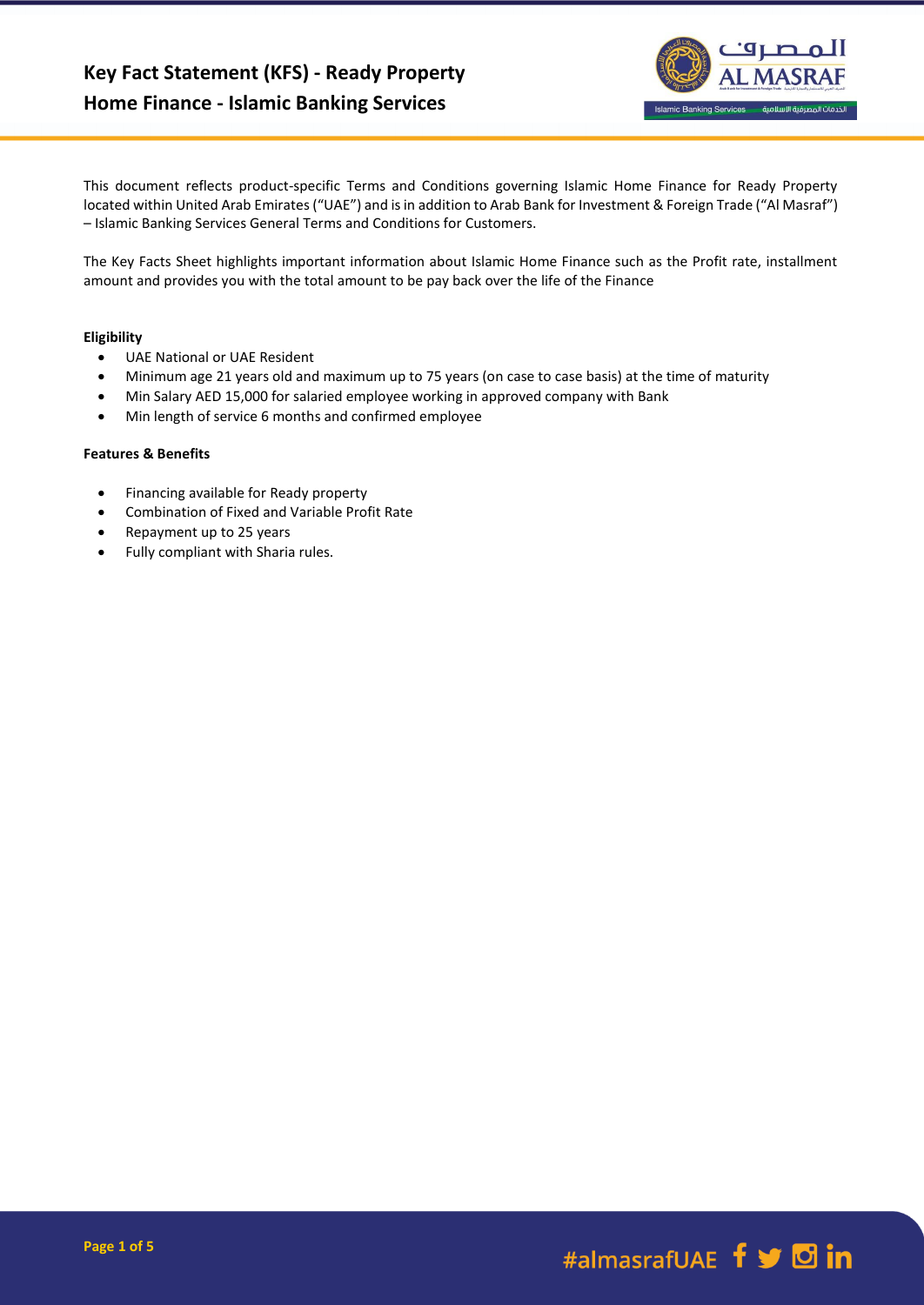

#### **Additional notes and Frequently Asked Questions**

#### **1. Finance Structure:**

Our Home Finance is based on Sharia structure of Ijarah Muntahia Bittamleek . The Bank will purchase property from the Seller (owner of the property) through Islamic contract and lease back to the customer under Ijarah Muntahia Bittamleek Contract -Joint Share ("Agreement")

### **2. Use of the property:**

During the Finance Tenor, the property shall be used and occupied as a residence and for no other purposes without the written consent of the Bank

### **3. Down Payment:**

The Bank will evaluate the property from one of the approved listed evaluators with the Bank to determine the market value. The Finance will be based on the property market value and you will require to pay the applicable down payment. You hereby undertake to provide such proof of payment prior to the transfer of the property at the relevant regulatory department.

In buyout or resale cases, you must settle the difference amount between liability of the bank/seller and the approved Finance value.

### **4. Monthly Installment:**

- a. You will pay Principle + Profit (as per Bank's prevailing rate) to the Bank on monthly basis. After the Fixed Profit Rate, the Monthly Installment calculated on EIBOR + Bank's Margin (Min Floor Rate). Based on the EIBOR revision period, the Monthly Installment for future installment may increase/ decrease from time to time.
- b. You are required to pay the Monthly Installment on due date to the Bank as per the repayment frequency.
- c. In case due to higher Profit rate, you are not able to make installment on due date to the Bank, you should visit the Branch or meet your Relationship Manager and explain the reason and rationale and place request for Bank's review and approval to reschedule the installment if eligible.

#### **Example:**

| Finance amount (Principal)                         | $\ddot{\phantom{0}}$ | AED 2,000,000                                          |  |
|----------------------------------------------------|----------------------|--------------------------------------------------------|--|
| Finance duration (Tenor)                           |                      | 300 months                                             |  |
| Minimum Profit Rate (Rate)                         |                      | $\therefore$ 3.75% per annum                           |  |
| Profit Rate Formula                                |                      | : Profit Rate* $(1 +$ Profit Rate)Tenor/ $(1 +$ Profit |  |
|                                                    |                      | Rate)Tenor-1)                                          |  |
| Thus your Monthly Installment for Month 1 would be |                      | AED 10.282.62/-                                        |  |

Thus your Monthly Installment for Month 1 would be **:** AED 10,282.62/-

| <b>Principal Amount</b> | Tenor | Profit Rate 3.75% per annum                 | Monthly Installment for 1 <sup>st</sup> month |
|-------------------------|-------|---------------------------------------------|-----------------------------------------------|
| 2,000,000               | 300   | 0.0031*2.550/1.5499<br>$=0.00514$ per month | 2,000,000*0.00515<br>$=$ AED 10.282.62        |

Note: After 1<sup>st</sup> installment, the Monthly Installment will be calculate based on the Principle outstanding amount.

### **Warning: These figures are estimates/ examples only.**

## **5. Fixed Profit Rate:**

The Fixed Profit rate is applicable for fixed tenor and during fixed tenor you will pay fixed Monthly Installment. After the expiry of Fixed Profit Rate, the installment will be calculate based on the prevailing Variable Profit Rate.

### **6. Variable Profit Rate:**

The Variable Profit rate is indicative and subject to change in accordance with the terms and condition of the Agreement. The Bank's Base Rate is linked to EIBOR with the 3 months' review frequencies due to which the

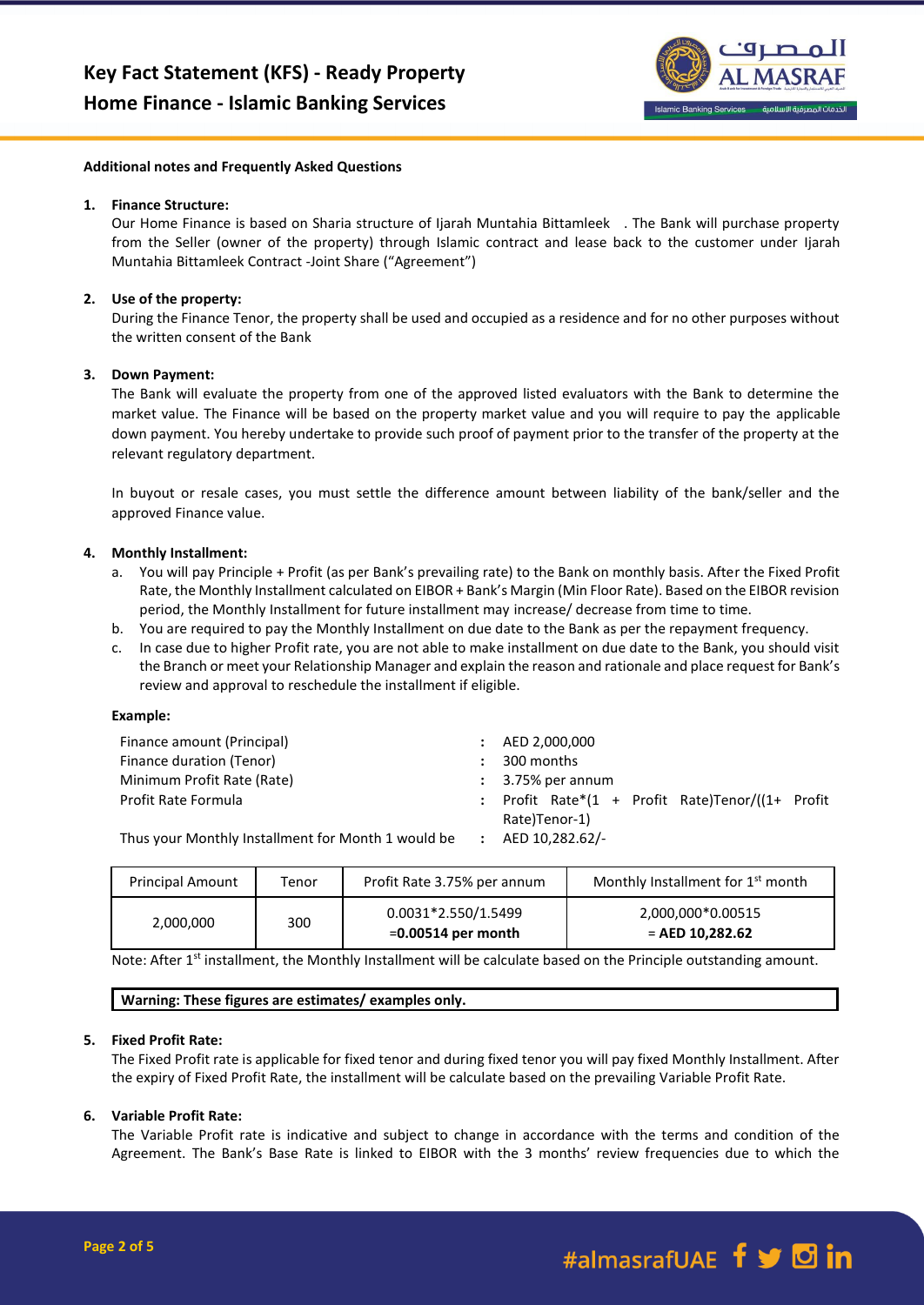

installments may increase or decrease based on the prevailing Profit Rate. However, the margin % remains fixed throughout the Tenor of the facility.

# **7. Property Evaluation Fee**

You will require to pay the Property Evaluation Fee to cover the cost of appraisal of the property done by one of the approved evaluator with the Bank. The Property Evaluation Fee may vary depending upon the location / Emirate, type and numbers of the Property.

## **8. Maximum Finance Amount:**

The Maximum Finance Amount you can avail with a Home Finance depends on your income, expenses, liabilities etc. the Bank will consider all your expenses and liabilities to make sure that you can make repayments on the Finance without placing yourself under financial stress

### **9. Life Takaful:**

- a) You are required to choose the Life Takaful from one of the three Bank's approved Takaful provider selected by the Bank for the entire Finance Tenor and it will be assigned to Arab Bank for Investment Foreign Trade (Al Masraf).
- b) The Life Takaful should cover your Finance outstanding in the event of death due to any reason, terminal illness and permanent total disability to mitigate the risk associated with the life.
- c) The Life Takaful premium calculated on the Finance outstanding amount i.e. Monthly Premium = Finance outstanding amount x Life Takaful rate %
- d) The Life Takaful premium may not be fixed amount as it calculates on the Finance outstanding and paid on monthly basis to the Bank. The Bank will deduct this amount along with the Finance Monthly Installment from the Customer's account
- e) The Life Takaful premium may increase or decrease during the Finance Tenor based on the takaful provider rate
- f) The Life Takaful coverage should be in place prior to acceptance of the offer and disbursement of Finance by the Bank.
- g) Non-payment of Life Takaful payments shall be consider as an event of default under the facilities.

# **10. Property Takaful**:

- a) You will required to choose the Property Takaful from one of the three Bank's approved Takaful provider selected by the Bank for the entire Finance Tenor and it will be assigned to Arab Bank for Investment Foreign Trade (Al Masraf).
- b) The Property Takaful should cover the risk associated with the property i.e. fire and major maintenance including Total Loss and Partial Loss.
- c) The Property Takaful premium calculated on the property value i.e. Annual Premium = Property Value x Property Takaful rate %
- d) The premium will be deduct on annually basis through direct debit or your bank account with Bank.
- e) The Property Takaful premium may increase or decrease during the Finance Tenor based on the takaful provider rate
- f) The Property Takaful coverage should be in place prior to acceptance of the offer and disbursement of Finance by the Bank.
- g) Non-payment of Property Takaful payments shall be consider as an event of default under the facilities.

### **11. Property mortgaged to the Bank:**

The property will be mortgage to the Bank until the Principal, accrued Profit, fees and charges fully paid to the Bank. The mortgage on property is a security on the Finance, which means you cannot sell the property / mortgage to third party if the customer cannot continue to make repayments.

All owners whose names are stated in the property ownership document should be an applicant for the Finance facility.

**Warning:**

### **12. Installment not paid on time:**

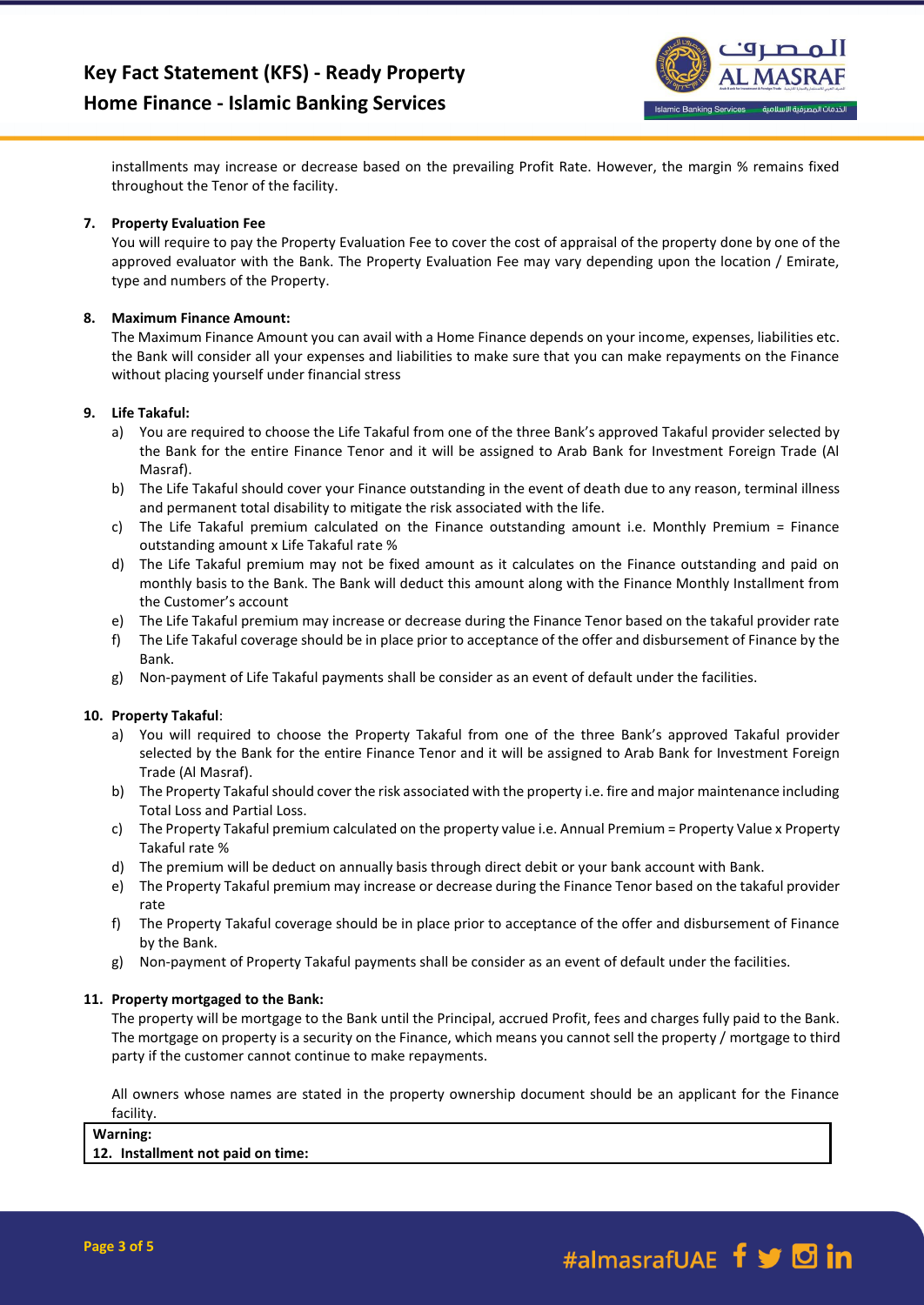

**You shall pay the monthly installment on due date and if you fails to pay the monthly installment your account will go into arears. This may affect your credit rating, which may limit your ability to be granted any finance in the future. Further, if you fail to pay three consecutive installments, the Agreement shall be terminated and the remaining installments shall become payable within a period of 15 days of receiving a written notice from the Bank, and the Bank shall have the right to take applicable legal action against you that includes the sale of mortgaged property, and therefore, you may lose your property**

## **13. Home Finance Reschedule**

Customer must inform the Bank in case your monthly income is reduced due to (Salary reduction from employer, allowances withdraw/ retire from employment / loss of employment/turning a pensioner/ Property Rent where the partial installment was dependent on rent or for any other reason). Al Masraf will assist you to reschedule the existing Home Finance for applicable tenor to maintain your monthly expenses vs income.

### **Warning:**

### **14. Delay penalty:**

**Bank is entitled to charge delay penalty fee (as per Bank's Schedule of Fees available on almasraf.ae) from the due Monthly Installment after the lapse of the payment due date or Monthly Installment date on Finance as a commitment to donate, on monthly basis until all payments due or installments are paid.** 

### **15. Modification of property:**

The Customer is not permitted to make any modifications, additions, improvements, substitutions or alterations to the Property without the prior written approval of the Bank. If approved by the Bank, such modifications shall be at the expense of the Customer.

### **16. Schedule of Fees:**

This Finance is governed by Schedule of Fees and Charges. In the event any of these fees are due to be paid, such fees should be paid by the Customer.

- a) Al Masraf publishes it Retail Banking Schedule of Fees & Charges in line with it's commitment to a transparent Customer relationship *[\(Click here to refer to Retail Banking Schedule of Fees & Charges\)](https://almasraf.ae/schedule-of-charges/)*
- b) Customer are strongly encouraged to write to us on [info@almasraf.ae](mailto:info@almasraf.ae) in case of need for more clarity on any fees charged to the account.

### **17. Partial Settlement:**

The Bank will allow Partial Settlement during the Finance term and you will be required to pay the applicable fees as mentioned in the Schedule of Fees & Charges, which is published on Al Masraf website [\(www.almasraf.ae](http://www.almasraf.ae/)). You will have the following options

- a) Pay same installment and reduce the tenor OR
- b) Decrease your monthly installment and maintain the same tenor

### **18. Deferment or Postponement**

Deferment is the delay or suspension of Monthly Installment. You are required to submit the request at our Branch and mentioned the reason for deferment and pay the applicable fee mentioned on our website [\(www.almasraf.ae\)](http://www.almasraf.ae/). The Bank will assess your request based on the eligibility and policy and accordingly, defer the installment as per your request

### **Warning**

**In the event of deferment, the Finance maturity period will be increased by the number of deferments availed by you during the Finance term**.

### **19. Home Finance closure**

You can request to close the facility by submitting the request by visiting any of Al Masraf Branches and submit the Early Settlement Form. The applicable Early Settlement Fee (you may visit www.almasraf.ae Schedule of Fees & Charges page) will be charge on the principle Finance outstanding amount.